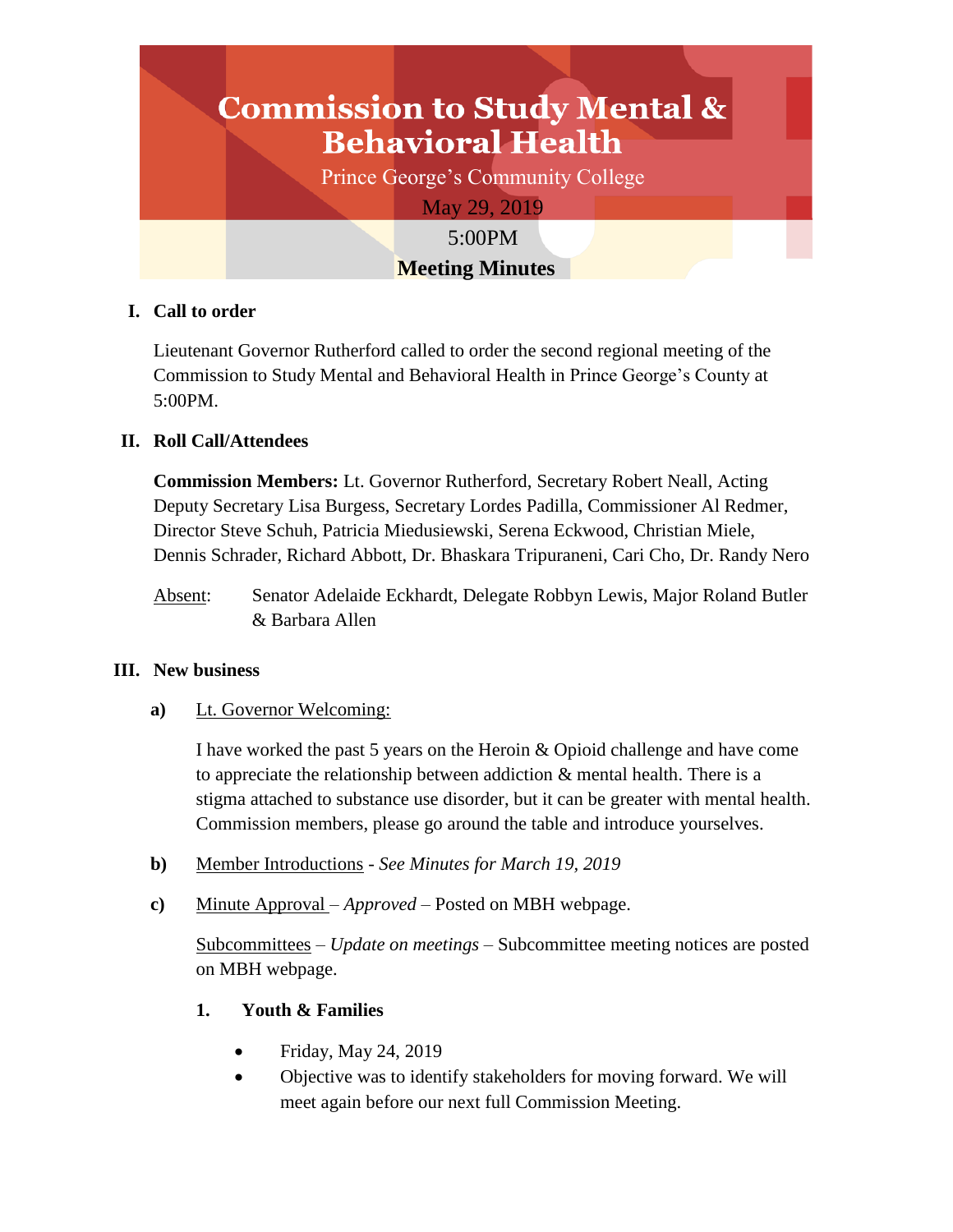## **2. Crisis Services**

- Thursday, May 16 & Friday, May 24, 2019
- Heard a presentation from Health Administration and heard questions from public. Please contact email if interested.

# **3. Finance & Funding**

- Tuesday, May 28, 2019
- 6 other participants; Secretary Neall working on approach for System of Care.

## **4. Public Safety / Judicial System**

In process of scheduling meeting.

# **IV. Elected Officials:**

**a)** Senator Augustine – *47th District, Prince George's County*

This is an important topic for me personally, I am a brand new Senator and I want to offer my help to this Committee. I look forward to what you all come up with and working with you.

**b)** Senator Griffith – *25th District, Prince George's County*

Welcome to the 25<sup>th</sup> District where behavioral and mental health care are an extreme priority. My background is social work & public health. I encourage you to consider behavioral health and substance abuse as two big issues. I also encourage you to pay attention to seniors and caregivers as our community is aging.

**c)** Dr. Jacquelyn Duval-Hague - *Deputy Health Officer*

I would like to echo how important it is that you are here – thank you.

**d)** Delegate Barron – *24th District, Prince George's County*

There is an intersection of health care and criminal justice. Mapping would be vitally important in knowing where resources are and I know legislators would support.

Response – This is something that our Crisis Services subcommittee can look into. Committee members have discussed inventory of support and delivering of services. In 2017, there was a map done specific to crisis services, county by county; we need a full map of services.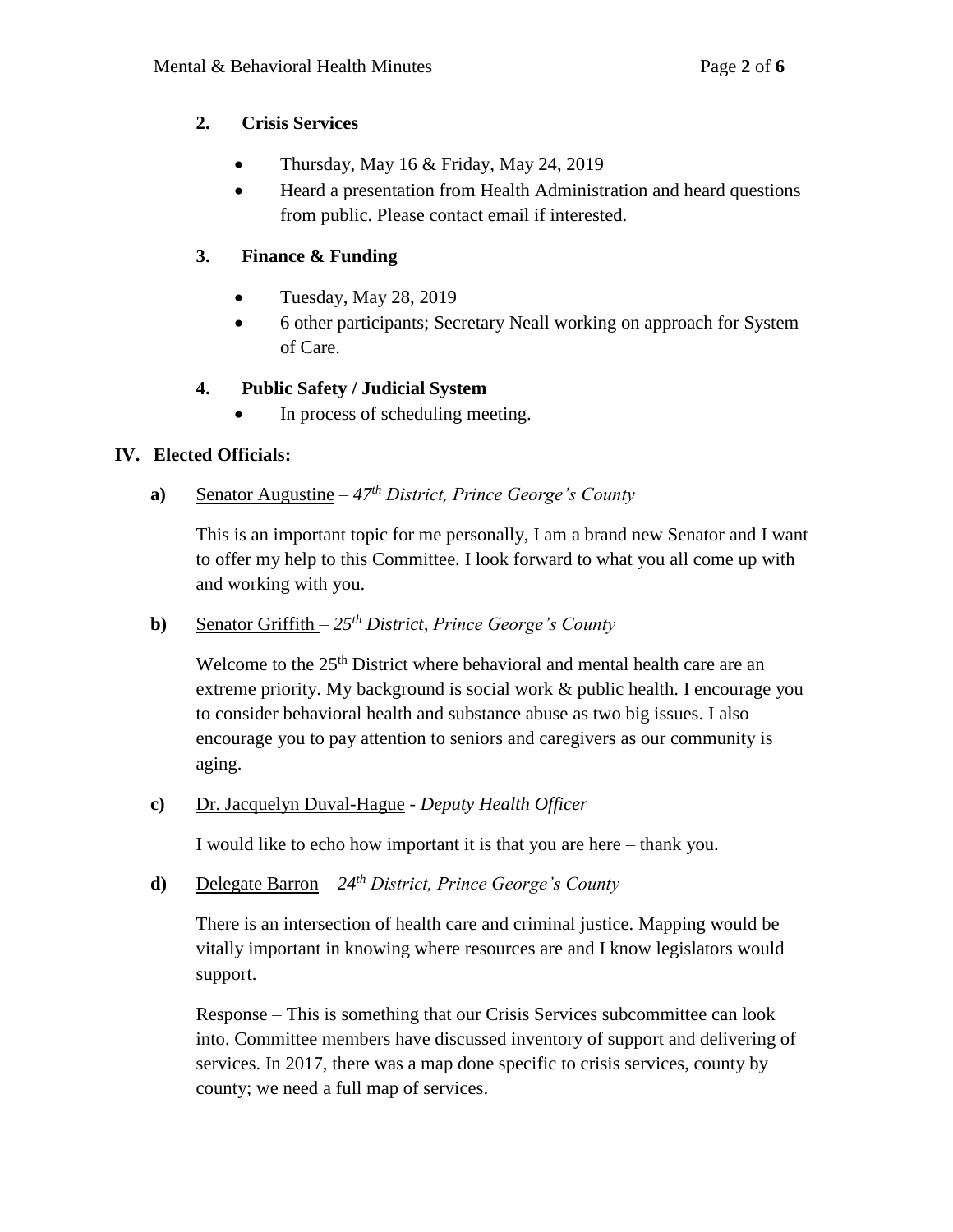#### **V. Public Comments:**

**a)** James Drake – *Deputy Director of PG Crisis Response Systems*

Your efforts and work is felt in this community. Bringing awareness to mental health crosses many different areas. I would like to move the conversation forward when it comes to crisis response, there are a number of areas doing very well but some areas that need improvement.

**b)** Shannon Hall – *Executive Director of Community Behavioral Health Association of Maryland*

There is a rise of overdoses and suicide levels. The population of individuals committing are 10-14 YO girls, nationwide. However, more people are actually seeking care at higher rates than they used to but our behavioral health system is strained. The challenge is in the way we structure our service access and identify those resources. These two components are critical.

**c)** Katie Boston Leary – *Chief Nursing Officer UM Prince George's Hospital Center* 

We plan on moving our hospital to Largo in 2021. The gaps we have with delivery of care is what we see at our hospital. Delivering babies in the ER because we do not have a place to keep them and we are still subject to complaints from the State. We are overwhelmed with geriatric patients; assisted/ nursing homes will bring them here for a little thing and then we have to keep them because their place was taken at the home and we don't have beds for them. We are looking for any help.

# **d)** Kent Alfred – *Director of Behavioral Health UM Prince George's Hospital Center*

On behalf of the Behavioral Health Ward, we struggle with resource sharing, specifically transportation and housing. Our patients are not able to make it to their appointments or places of wellness. Unfortunately, it causes people to come to the hospital in a crisis mode when it could have been averted. We struggle with where we can safely place our patients when they are discharged.

Question – Are you seeing an increase in babies being born with opioid addiction?

Boston Leary & Calvery – We aren't really seeing that much. We are seeing more of mental health disorders. Patients are increasingly hostile and aggressive; social issues are huge here and the drug of choice is PCP. The care delivery model was changed and with everything going on, it is not enough.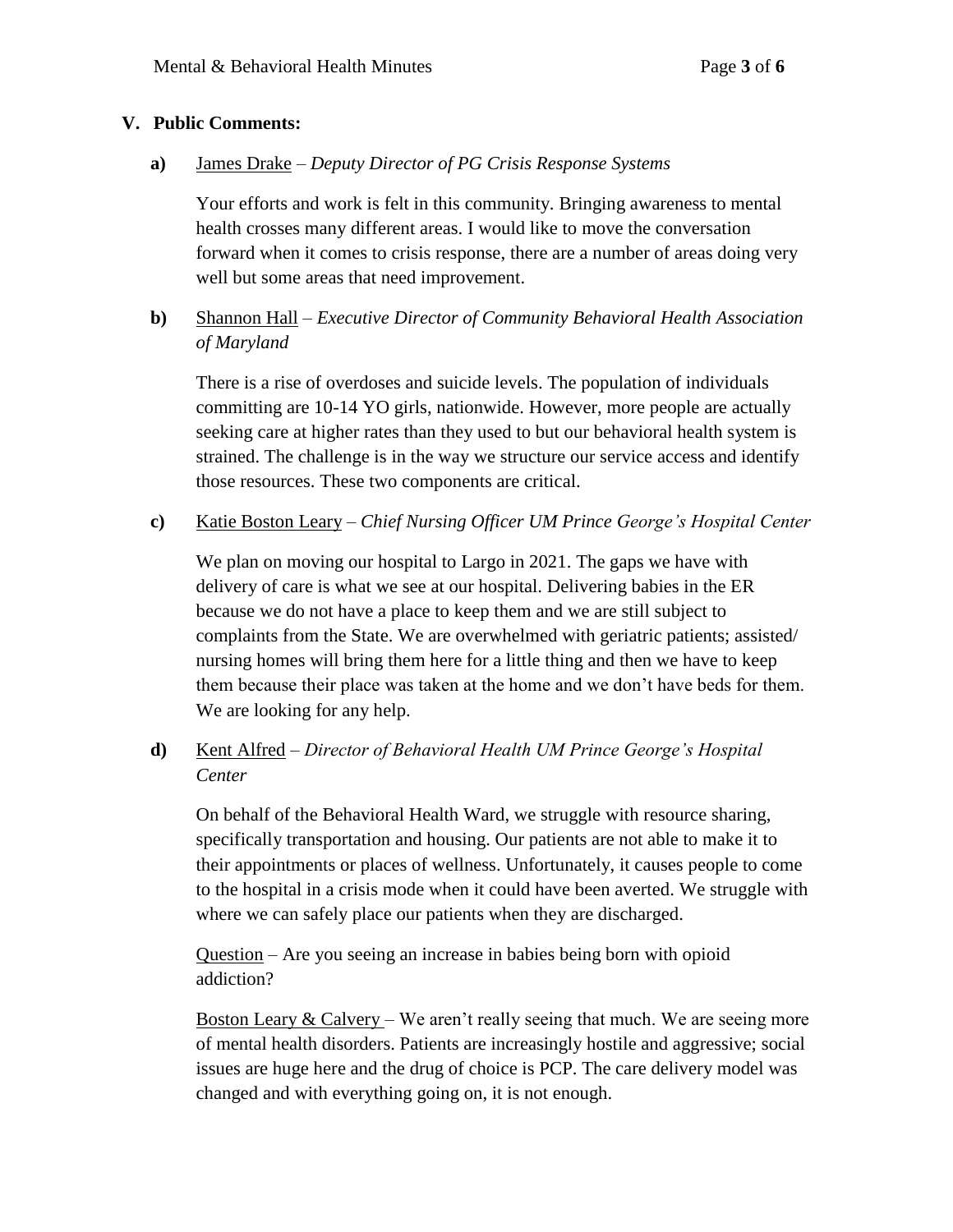Response – Many years ago, we pushed to deinstitutionalize and we closed a lot of facilities and pushed for short term care for patients. Now that we have a better understanding of the health care system and mental health issues, maybe we should think about modernizing the old model and returning to that approach of care. Maybe we should have facilities for individuals that have severe mental issues and have separate wards for individuals that are older or less of a threat.

Boston Leary – Agreed, and social stigma doesn't help. Movies made it hard on the health care system, all the horror movies that dramatize mental institutions. Another approach, something that Kenya is doing, Community Benches – recruiting grandmotherly like women or social workers to sit on benches in areas that young people can come and talk to them.

Response – That worked well for their community because the cultural respect of the elderly and mothers. We discussed this approach when we were discussing how the health department might send a social worker to help a mother care for a child and that social worker is only 4 years older – they don't want to listen to someone close to their age with lack of experience. A social worker may have a portfolio of more than 100 people and if they had someone like an elder, similar to the community benches story, that could help with some of their cases; that would be good.

## **e)** Employee of Health Department –

- 1. Sister Circles are free and shown to be effective. They are women coming together to talk about stressors in their lives and it becomes their support system. Most form a bond and the application of learning and training spreads through the community.
- 2. We partnered with the National Crisis Hotline 741-741 and we have volunteers that will sit and respond to people in need that reach out via text. In addition to volunteers, we have professionals that can step in if the situation is extreme. The ability to text is an extremely positive thing for youth and allows for anonymity. This is great for our community as we do not have any residential institutions for children in the county.
- 3. We need to take advantage of peer support, it is more effective in most situations. We as professionals do not have the credibility to speak to experiences.

Committee Question – Where would your peer support individuals be placed throughout a treatment process?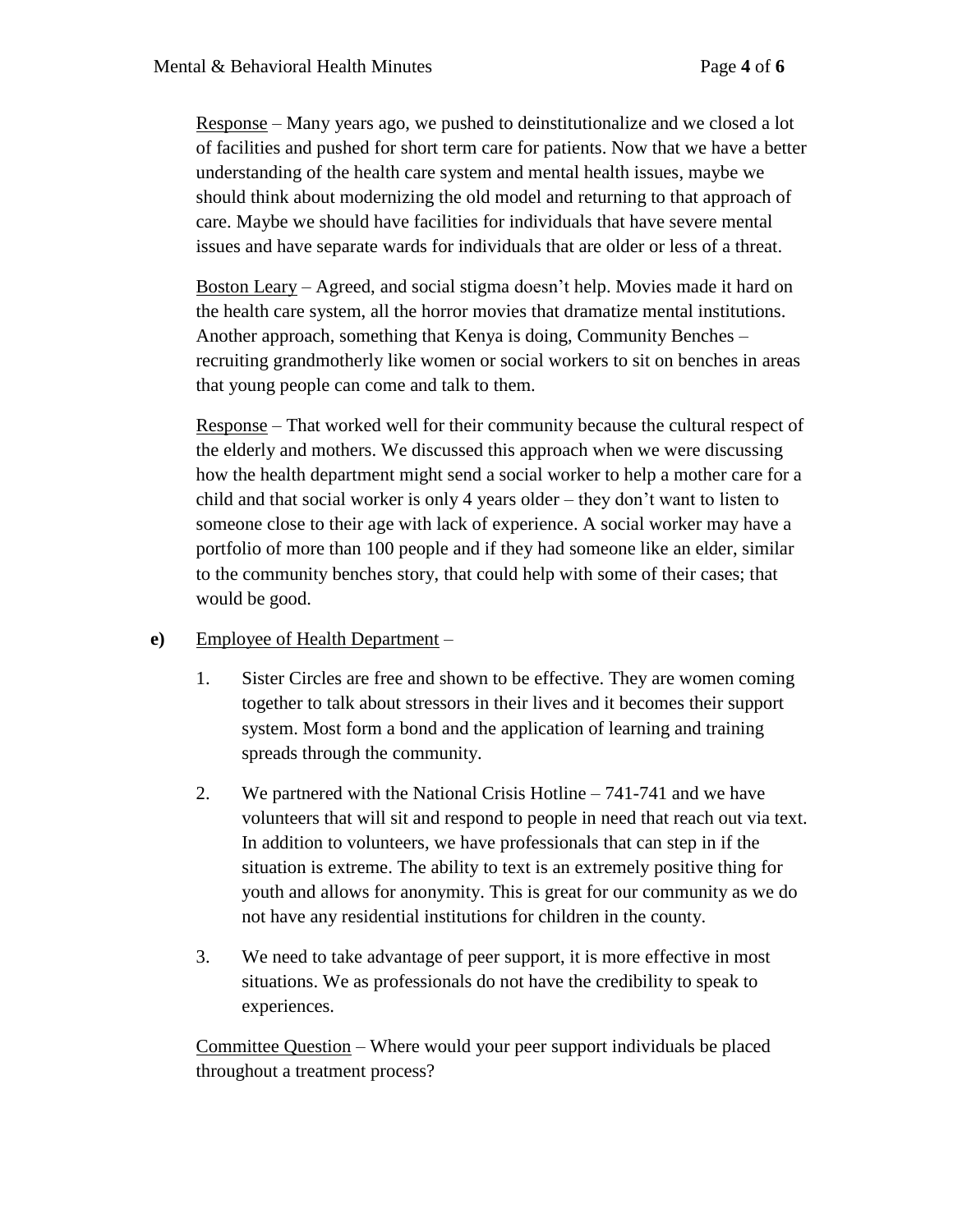Employee – We would have a peer support person be the very first person of contact when a patient is seeking treatment.

**f)** Secretary Neall *– Department of Health*

Everyone has a phone, is there any way to subscribe to a service where you receive positive messages? We could use this service and let schools know about it for children to subscribe.

#### **g)** Joane Opert – *Commission of Opportunity Affairs*

I urge you to think about immigrant communities when doing your research. There is a gap of getting these services to immigrants. There are cultural/social differences that we all have which might affect our mental health differently.

#### **h)** Dr. Beverly Sargent – *Youth & Family Services Bureau*

There are some core services you should pay attention to:

- 1. Mental Health
- 2. Substance Abuse
- 3. Crisis Counsel
- 4. Information Referral

Thank you for what you are doing and I look forward to seeing what you all do.

## **i)** Collette Harris – *Executive Director of NAMI, PG County*

I am pleased that we are represented on your Commission – I wanted to say that a common issue we share is the short time period that is spent in the hospital as a patient. We bring in the patient and discharge them before there is any real stabilization. This brings trauma and stress and sometimes a return visit for the patient. We need to pay attention to the cost associated with the early release of a patient. We need to focus on crisis situations and we need to address how we educate the public. People do not understand mental health or mental illness and are not aware of symptoms. It is one thing to address the need for access but we have a responsibility to educate the public as well.

# **j)** Deborah Bennet – *Mother, Cousin, Sister & Friends to individuals with mental Health Issues*

I have navigated the system that we have talked about in PG County. As a loved one effected by this, we want to be involved in the policy changes. I encourage you to include family members. We know what works and what doesn't and what needs to be improved. A lot of residential rehab programs are tied to mental